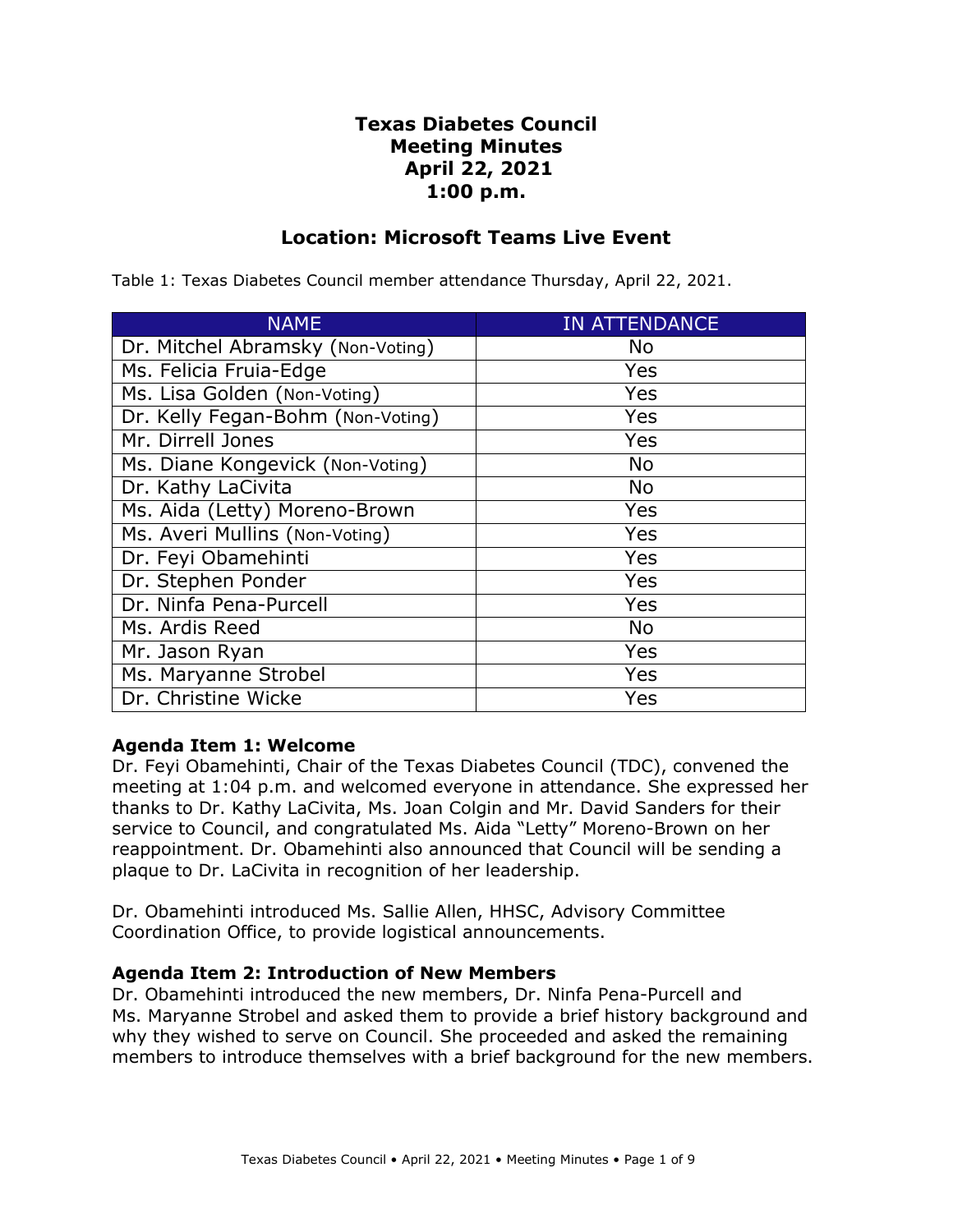### **Agenda Item 3: Roll Call, Excused Absences, and Determination of Quorum**  Ms. Sallie Allen, HHSC, Advisory Committee Coordination Office, stated Ms. Ardis Reed, Ms. Diane Kongevick, Dr. Kathy LaCivita and Dr. Mitchel Abramsky provided notice they would not be in attendance for the meeting. Ms. Allen conducted a roll call of the members and at the same time, requested their approval of the excused absence of the four members noted.

Ms. Allen conducted a roll call and determined a quorum was present. Members also acknowledged and approved the absence of the four members recognized.

# **Agenda Item 4: January 28, 2021, Meeting Minutes**

Ms. Allen introduced the January 28, 2021, meeting minutes and asked if there were any edits from the members. Dr. Obamehinti provided an edit to Agenda Item #9 and noted the correction should read, "Ms." instead of "Mr." Ardis Reed.

**MOTION:** Dr. Ponder motioned to approve the January 28, 2021, meeting minutes with the correction provided. Dr. Obamehinti seconded the motion. Ms. Allen conducted a roll call vote and the motion carried with no objections or abstentions.

# **Agenda Item 5: Liquid-Stable Glucagon for Severe Hypoglycemia**

Dr. Obamehinti read a disclaimer and re-emphasized that the presentation was for educational purposes only and the Texas Diabetes Council and the Workgroup members do not endorse products or services that may be presented. Dr. Obamehinti proceeded to introduce Dr. Kunai Ramani and Mr. Bill Asbury, Xeris Pharmaceuticals. Dr. Ramani reviewed a PowerPoint presentation, *Gvoke and Severe Hypoglycemia.* 

- mellitus (T1DM) and Type 2 diabetes mellitus (T2DM). • Severe hypoglycemia (SH) occurs in both persons with Type 1 diabetes
- 30-40% with T1DM experience 1-3 severe hypoglycemic events/year
- • Severe hypoglycemia has greater impact on patients with T2DM; there are 20 times more patients with T2DM than T1DM.
- • Approximately 25% of those with SH are hospitalized, and less than 10% of those patients fill a glucagon prescription after ER visit.
- Detailed evidence of the medical cost burden of hypoglycemic events was identified from 14 studies for both T1DM and T2DM episodes requiring assistance.
- challenges and failed with the marketable injectable GEK. • 69-94% of glucagon emergency kits (GEK) used had administrations
- premix/prefill liquid glucagon. • Gvoke pre-filled syringe (PFS) and Gvoke HypoPen, the first ever
- favored GAI 14 to 5. • Out of 16 participants use of glucagon autoinjector (GAI) vs. GEK injections,
- in/outpatient costs. • The functional efficacy of a glucagon rescue pen and Gvoke PFS significantly reduces user errors and may reduce utilization of emergency services and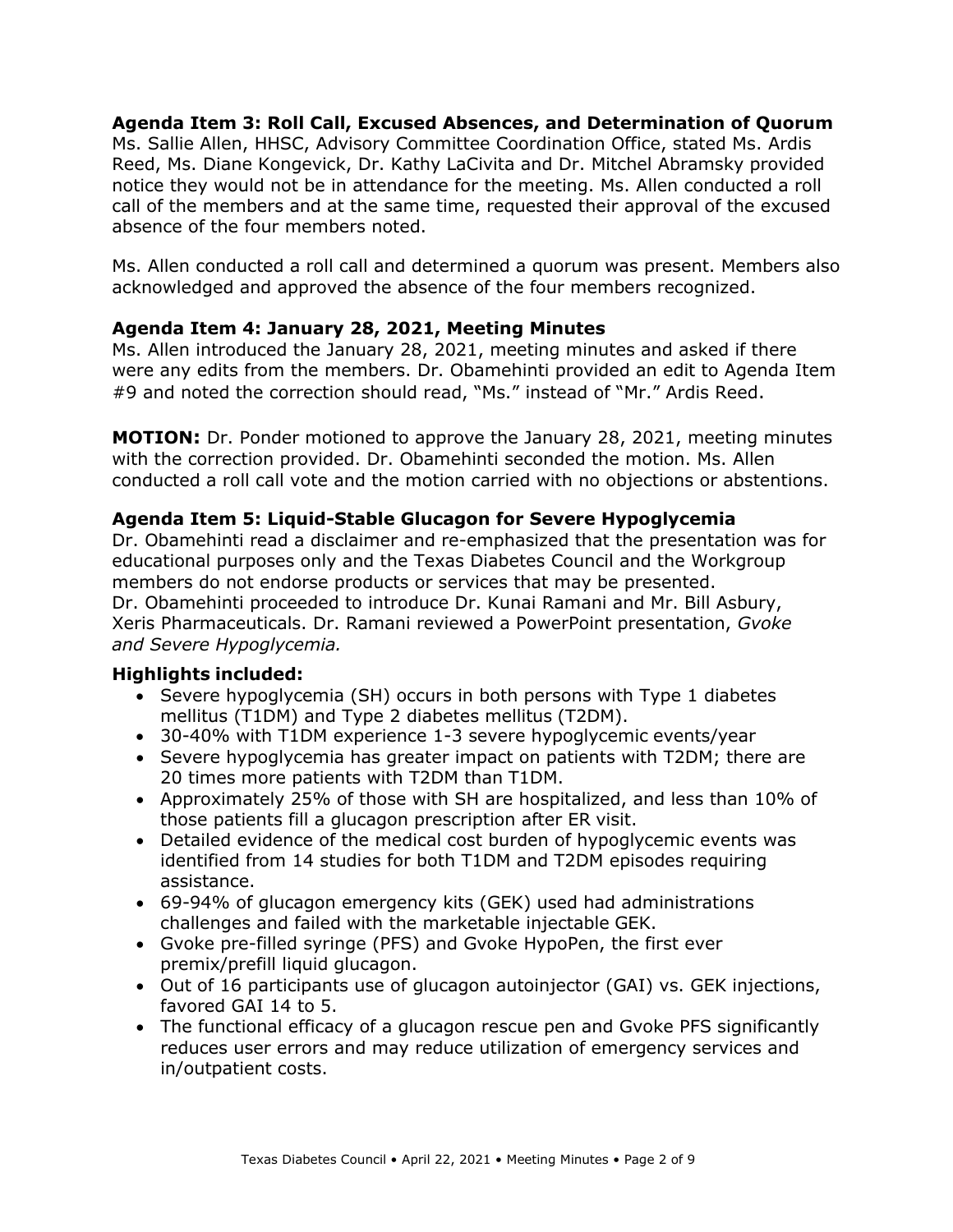### **Members discussed:**

- Cost and shelf-life of GVOKE devices
- Insurable and accessibility through Medicaid, Medicare and commercial
- Current data related to lower usage rate of glucagon products.

### **Agenda Item 6: Texas Diabetes Council Mission**

Dr. Obamehinti reviewed the Chair letter with Council, which outlined five key factors related to the effectiveness of Council and that of DSHS as a supporting governmental agency. She presented these topics to Council for discussion and approval.

## **Highlights included:**

### **1. New Texas Diabetes Council Visual:**

- The infographic was shared with agency leadership, and they think it is a great idea. It is simple, straightforward and will communicate Council's mission.
- • Dr. Ponder provided overview of the infographic he created for Council's mission.
- • Members reviewed the infographic and recommended to:
	- $\circ$  Turn arrows inward to reflect the mission is responding to those issues; and
	- o Revise left box to read, "Advise Texas legislature on needed legislation on diabetes."
- education services will be tabled for another meeting. • Discussion about revising Council's mission statement to expand beyond

#### **MOTION:**

Dr. Obamehinti requested a motion. Dr. Ponder motioned to approve and accept the infographic with the edits suggested. Ms. Maryanne Strobel seconded the motion. A roll call vote was conducted, and the motion unanimously passed with no objections or abstentions.

#### **2. New Workgroup Times:**

In alignment with legal and operational requirements of DSHS, beginning July 2021, Council and its workgroups will meet on the fourth Thursday of each quarter. This will ensure that DSHS support staff are not working outside normal office hours and reduce the number of travel days for Council members. Members will be reimbursed for the overnight accommodations in accordance with travel policy.

#### **3. New Workgroup Leaders:**

 facilitated by a Council member and a volunteer. This will begin in July, and In alignment with Council statute, each workgroup is required to be led and the following persons were proposed to serve in these roles:

- o Advocacy and Outreach: Jason Ryan and Veronica De La Garza
- o Health Professional and Outcomes: Dr. Steve Ponder and Dr. Shannon Brow

#### **4. New Workgroup Structure:**

Beginning July, workgroups will have a theme for discussion at their meetings. This will ensure effective facilitation, action plans and measurable outcomes.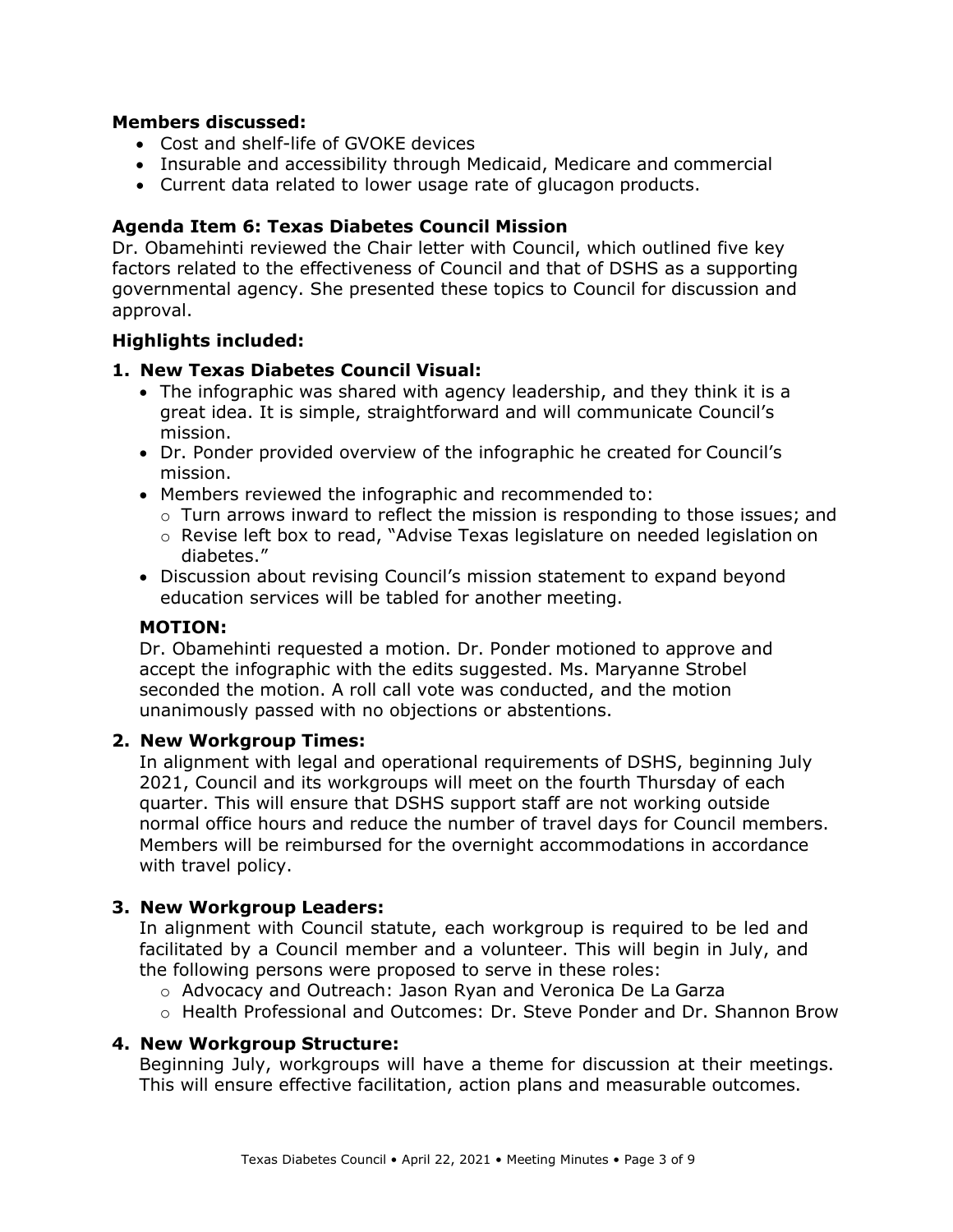Theme/topics will be determined for the remainder of 2021 and will be communicated with members.

# **5. New Timeline Calendar:**

 responsible for ensuring deadlines are met and guidelines are followed. This A calendar (Excel format) will be created and utilized to capture important deadlines related to Council business. Deadlines for all pertinent information pertaining to a meeting (e.g., Council, workgroups) will be recorded in the calendar. All Council members will have access to the calendar and will be includes submission of topics, presentations, internal/external presenters, etc. This process will ensure the efforts and effectiveness of both Council and DSHS are successful and productive.

## **MOTION:**

Dr. Obamehinti motioned to adopt the four proposed changes: 1) new workgroup times, 2) new workgroup leaders, 3) new workgroup structure, and 4) new timeline calendar. Dr. Ponder seconded the motion. A roll call vote was conducted, and the motion passed unanimously with no objections or abstentions.

## **Agenda Item 7: 2021 State Plan for Diabetes and Obesity Treatment**

Dr. Obamehinti reviewed the PowerPoint handout which outlined the 2019 and 2021 TDC priorities and opened the floor for discussion.

- Reiterated Council will develop and implement a state plan and the supporting agency will provide research services and assist with preparing reports.
- • Recommendations and comments regarding the list of 2021 priorities were:
	- $\circ$  Remove equalization of COVID-19 vaccine for all persons with diabetes.
	- as it relates to inequality and inequity. o Include a section in report related to lessons learned during pandemic
	- o Rephrase bullet 5 as: Increase Access to Automated Insulin Delivery Delivery Devices. and Continuous Glucose Monitoring System or Augmented Insulin
	- $\circ$  Members address legislative staff on T1 and T2 educational differences.
	- o Coordinate with Governmental Affairs unit about the dates the legislative hearings are on Bills that relate to diabetes topics, Council members go and provide testimony.
	- $\circ$  Look at current legislative hearing on Health Care Pharmacy, possibly provide testimony.
- addressing obesity and prediabetes in the school-aged children). For the be done as it relates to each task priority area. • Ms. Doyle clarified for the 2019 priorities, Council would provide an update on the work done in alignment with those priorities (e.g., TEKS update 2021 priorities, Council would outline their recommendations on the work to
- welcome to share their knowledge and expertise on state plan priorities. • Although the writing team has been established, all Council members are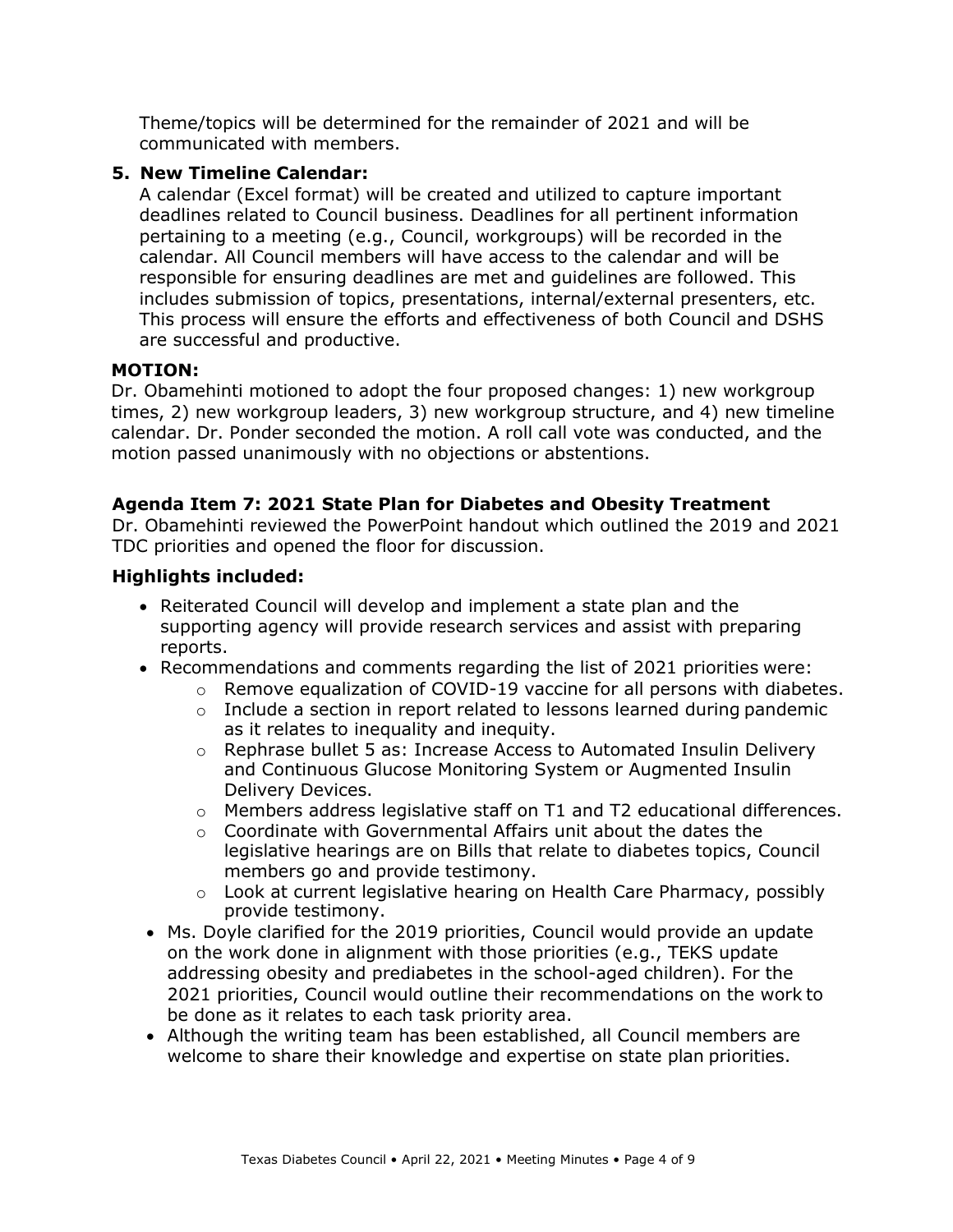assist with drafting a cohesive report. • Ms. Doyle will provide current, publicly available data to the writing team to

Based on these comments, the discussion concluded and moved to vote on the proposed amendments.

### **MOTION:**

Dr. Obamehinti motioned to adopt the proposed amendments listed above to the 2021 State plan. Dr. Ponder seconded the motion. A roll call vote was conducted, and the motion passed unanimously with no objections or abstentions.

#### **Agenda Item 8: State Agency Representatives**

Dr. Obamehinti introduced the State Agency representatives to provide updates to the members.

#### **a. Department of State Health Services**

Dr. Kelly Fegan-Bohm reiterated her thanks to Dr. LaCivita for her leadership of the Texas Diabetes Council during her six-year tenure and wish her all the best in her future endeavors. She also congratulated Dr. Obamehinti on her appointment as the new chair of the Texas Diabetes Council, Miss Moreno-Brown on her reappointment to the Texas Diabetes Council and welcomed Dr. Purcell and Ms. Strobel to the Texas Diabetes Council. DSHS is happy to have them on Council and looks forward to working with all of them.

She turned the floor over to Ms. Kelsi Dilley to provide program updates. Ms. Kelsii Dilley, Diabetes and School Health Branch Manager, DSHS, provided the following update.

- o The 87th Regular Legislative Session began on Tuesday, January 12.
- o The comprehensive border health related bills (SB 116 and companion HB 727) included a diabetes education and screening component along with obesity and other chronic diseases. It has been referred to the Senate Health and Human Services committee and the House version was left pending in committee.
- specifically mention diabetes, but it should have an impact if the bill  $\circ$  SB 1049, relating to demonstration programs for childhood obesity and chronic disease prevention in certain border counties, was filed in March. This bill is almost identical to SB 1313 from the 86th Session. It does not passes this Session. This bill has also been referred to the Senate Health and Human Services Committee.
- 5% reductions that were put forward by DSHS in October 2020 are  $\circ$  Senate Bill 1 and House Bill 1 were recently released and are being reviewed by our Chief Financial Officer and Division Finance Analyst. The reflected in these budget bills. Program has not received any further updates on these, except that this reduction is expected to move forward in the legislative process.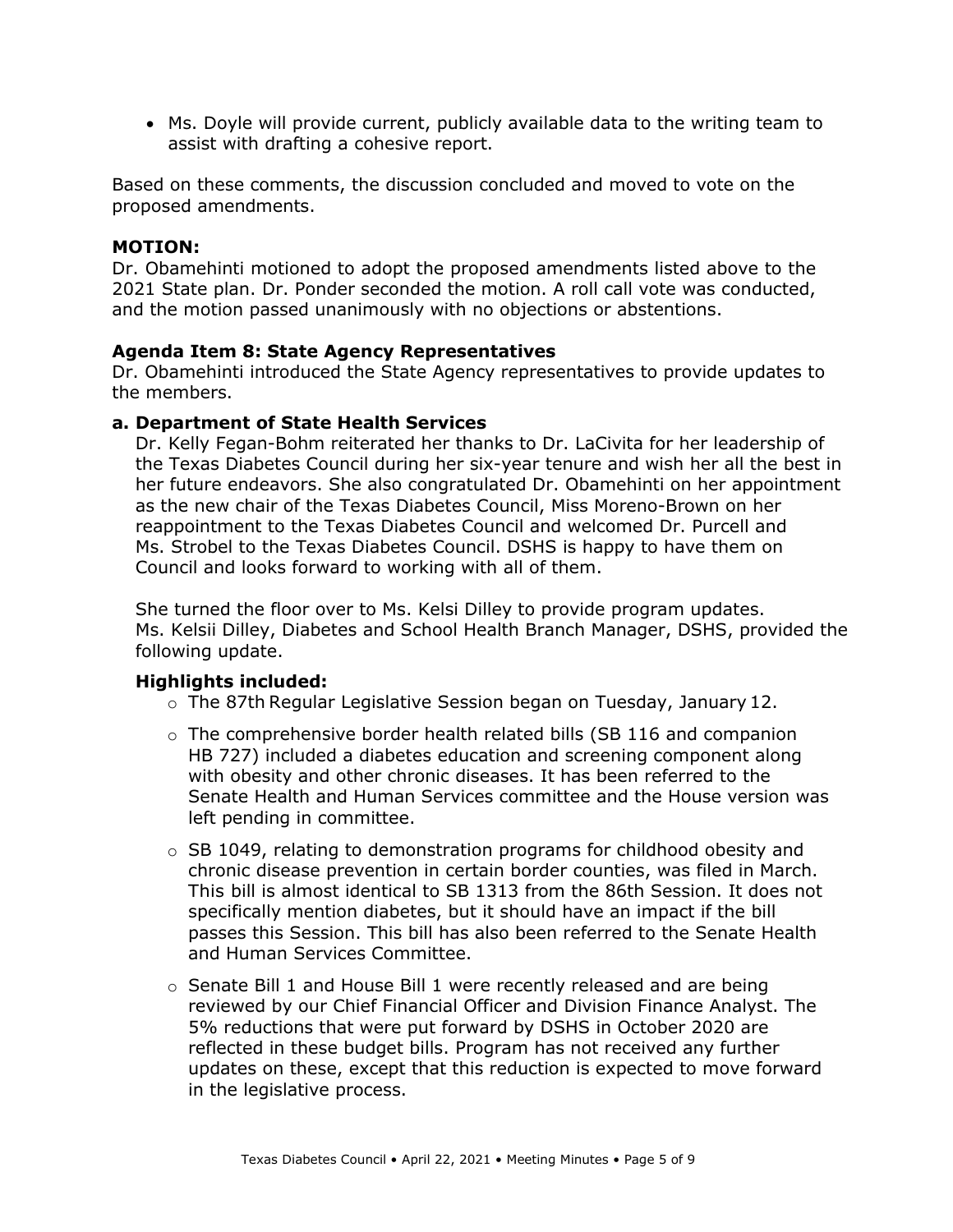## o **Program Updates**

- implemented virtually. The Diabetes Prevention and Control Program hosted a state engagement call/webinar on March 9, and the University of Texas Medical Branch at Galveston presented strategies to retain participant attendance in diabetes prevention programs
- The 2020 Response to the Texas Diabetes Council was published in March 2021 and is posted to the DSHS Legislative Reports and DSHS Diabetes Prevention and Control Program webpages.
- DSHS and HHSC are drafting the 2021 Assessment of Programs to November 1, 2021. Prevent and Treat Diabetes. This report and the 2021 State Plan for Diabetes and Obesity Treatment are due to the legislature on

### **b. Employees Retirement System of Texas (ERS)**

Dr. Obamehinti advised there was no report for this agency.

#### **c. Health and Human Services Commission**

Dr. Larry Lewellyn, Associate Medical Director, HHSC Medicaid and CHIP Services, provided an update on behalf of Dr. Abramsky.

### **Highlights included**:

- Continuous Glucose Monitoring
	- $\circ$  The Adjunct CGM policy draft is currently under leadership review.
	- o Will be posted for 2-week public comment sometime in May.
	- $\circ$  On track to be presented at the May 25 rate hearing.
	- $\circ$  If no big changes are received, implementation would be September 1.
- DSMES
	- for further consideration on December 14, 2021, and it is in the queue with other topics awaiting review.  $\circ$  DSMES was approved by the Governance committee to move forward
	- $\circ$  A couple of related bills (SB 2028 and HB 410) have been introduced this legislative session that may impact how a DSMES benefit would be administered, so we are also actively monitoring the progress of those bills.
	- anticipated to develop and have rate hearing.  $\circ$  Once legislative issues have been satisfied, about 18-24 months is

#### **d. Teacher Retirement Systems of Texas**

Ms. Averi Mullins, Health Benefits Program Analyst Specialist, TRS, did not have anything to report. Hopefully in July they will have more to share after the legislative session ends.

#### **e. Texas Workforce Commission (TWC)**

Ms. Lisa Golden, MA, Vocational Rehabilitation (VR) Services Diabetes Specialist provided an update.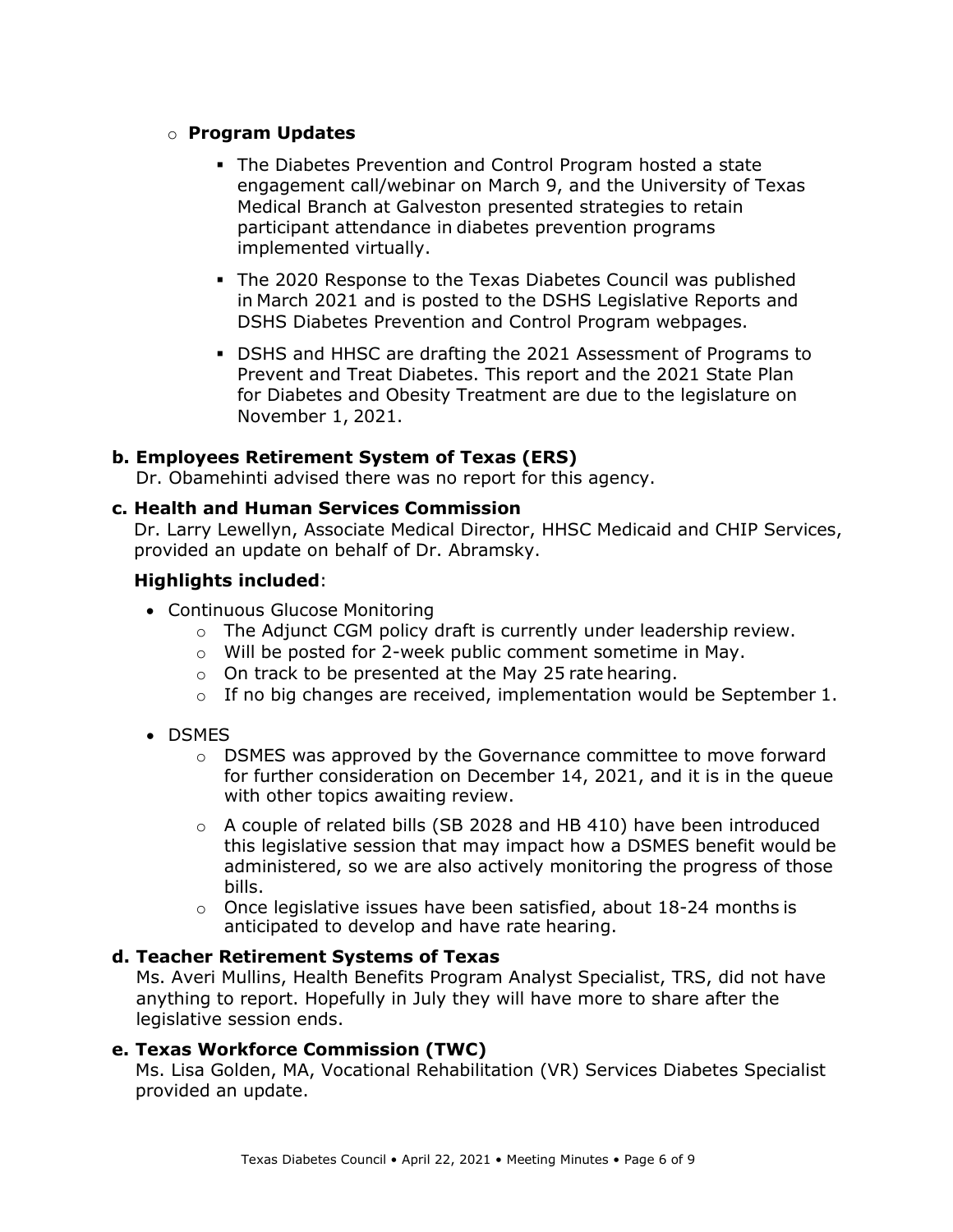# **Highlights included:**

- medical diagnosis. • Continue to work and connect with referral sources and individuals with a
- Conducting easy virtual fairs to connect individual with disabilities to jobs that work for them, or resources and services that could be provided for them.
- • Next virtual fair is scheduled for May 4 and will address twogroups:
	- $\circ$  For individuals 1-hour session at 9:00am and 11:00am
	- o For community partners 30-minute session at 12:30 and 4:30pm

The session for individuals is focused on managing diabetes at work and how VR services can assist them, and it will include diabetes education as needed.

The session for community partners, diabetes educators, physicians, social workers is to provide them with information about VR services that would be beneficial to share with their customers, especially those living with complications of diabetes and COVID related disabilities. These are the people that can really benefit from VR services. We just need to get connected!

- services to help them remain independent in their home. • Also, we can assist the older individuals who are blind, 55 or older, with
- Call the helpline, 512-936-3388 or send email to [oib.info@twc.texas.gov.](mailto:oib.info@twc.texas.gov)

# **Agenda Item 9: Workgroups**

## **a. Advocacy and Outreach**

Dr. Obamehinti introduced, Mr. Jason Ryan, TDC member, and co-facilitator of the Advocacy and Outreach workgroup. Mr. Ryan provided the following update.

- Majority of meeting was spent on discussion of the state plan.
- follow-up on with legislative offices, to advance the topic. Received update on therapeutic interference and have some tasks to
- Theme topic for next meeting, will be focused on equity or inequity among our population of diabetes as it relates to education.
- Discussed several bills pending in the legislative session that relate to diabetes:
	- drugs for Texans.  $\circ$  House Bill 18: state-sponsored program to reduce cost of insulin, other
	- $\circ$  House Bill 410: pre-authorization not required for diabetes treatment.
	- switched for non-medical reasons  $\circ$  House Bill 1646: patient protected with regards to medication being
	- o House Bill 1935: allows for 3/year emergency insulin refills.
	- $\circ$  House Bill 2668: ensures co-pay assistance patients can better afford their prescriptions.
	- assistance programs be shared with patient.  $\circ$  House Bill 3922: mandates that information about insulin patient
- advance these items for Texans. • Recommendation to full Council to allow council members to advocate around these topics and testify on behalf of Council before the legislature to provide information that is beneficial to the legislators' decision to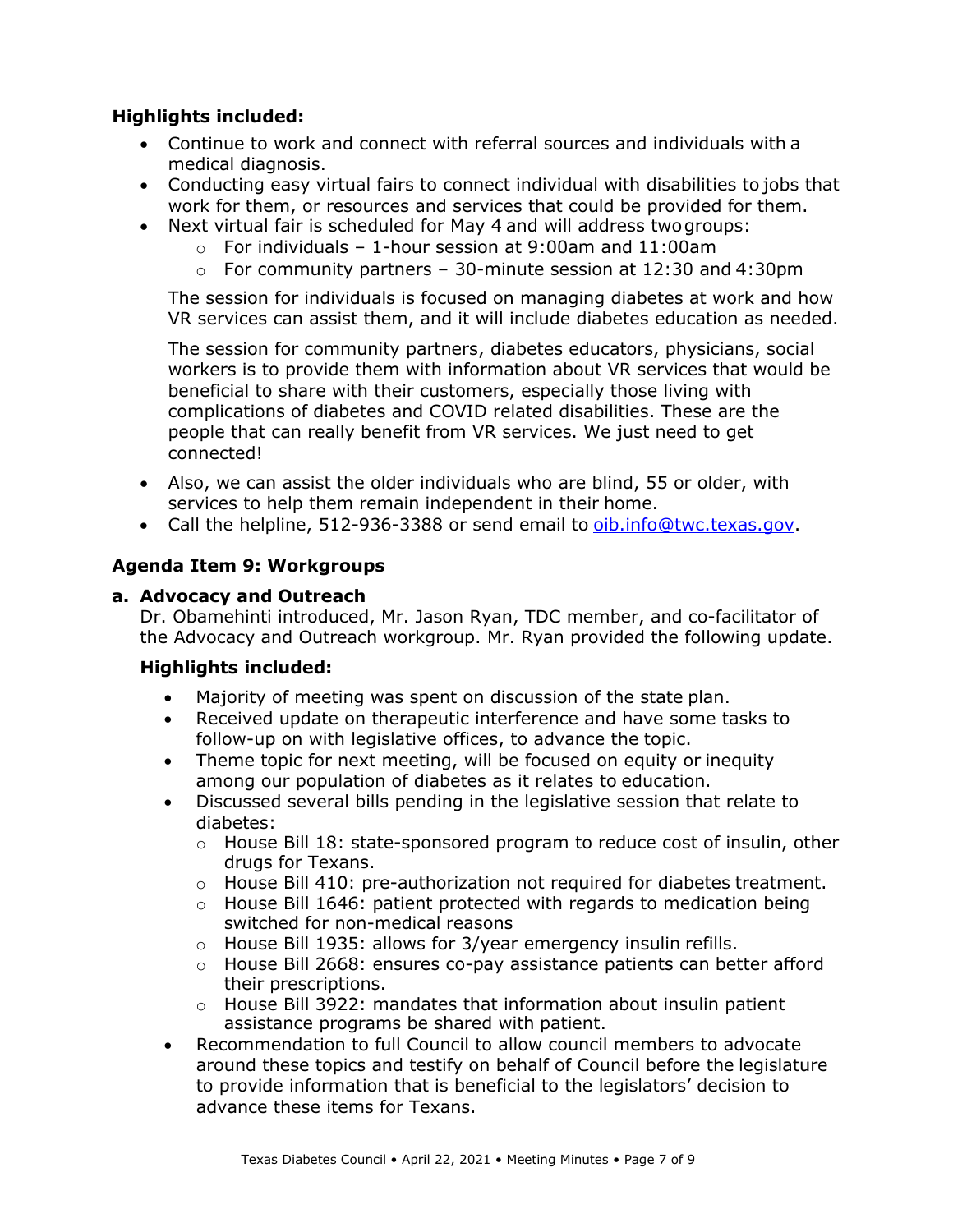- allow representation of Council. • Dr. Obamehinti asked for legal clarification as to what is permissible to
- Ms. Ashley Doyle provided a response from legal counsel, which stated that: In accordance with the statute, Council may advise the legislature on legislation that is needed to further develop and maintain a statewide system of quality education services for all persons with diabetes. Council comment or testimony is permissible, and the Council would need to explain how the legislation affects persons with diabetes. It is imperative that the member stay within the scope of Council duties under the statute.

Dr. Ponder expressed concern that some of the workgroup members were non-council members and would they be allowed to speak on behalf of Council. Dr. Obamehinti reiterated that Mr. Ryan is a Council member, and he would be voice of Council. Other non-members of the workgroup that testify represent themselves or another third-party, but do not speak on behalf of Council.

### **MOTION:**

To accept the Advocacy and Outreach Workgroup to serve as a speaking voice on behalf of the Council at the legislative session on various bills brought forth that relate to diabetes and are within the scope of the Council's statute and that it is strictly as a member of the Texas Diabetes Council.

Mr. Jason Ryan made the motion as stated. Dr. Obamehinti seconded the motion. A roll call vote was conducted, the motion passed unanimously, with no objections or abstentions.

## **b. Health Professionals and Outcomes**

Dr. Obamehinti introduced, Dr. Stephen Ponder, TDC member and co-facilitator of the Health Professionals and Outcomes workgroup. Dr. Ponder provided following update.

## **Highlights included:**

- Had update on the use of various hybrid closed-loop insulin pumping systems.
- Discussion about social determinants of health as they relate to adult obesity.
- Received two requests from a public member in the group to bring to the Council for consideration:
	- generically; and o Endorsing the use of hybrid closed-loop insulin pump systems
	- $\circ$  Try to endorse various glucagon options to treat severe hypoglycemia.
- Considering this was Dr. Ponder's first meeting to co-facilitate, they are working on theme for the remaining meetings and will get it to leadership soon.

Regarding the considerations mentioned above, Dr. Obamehinti reminded all council members of Council's statute and what is expected with every